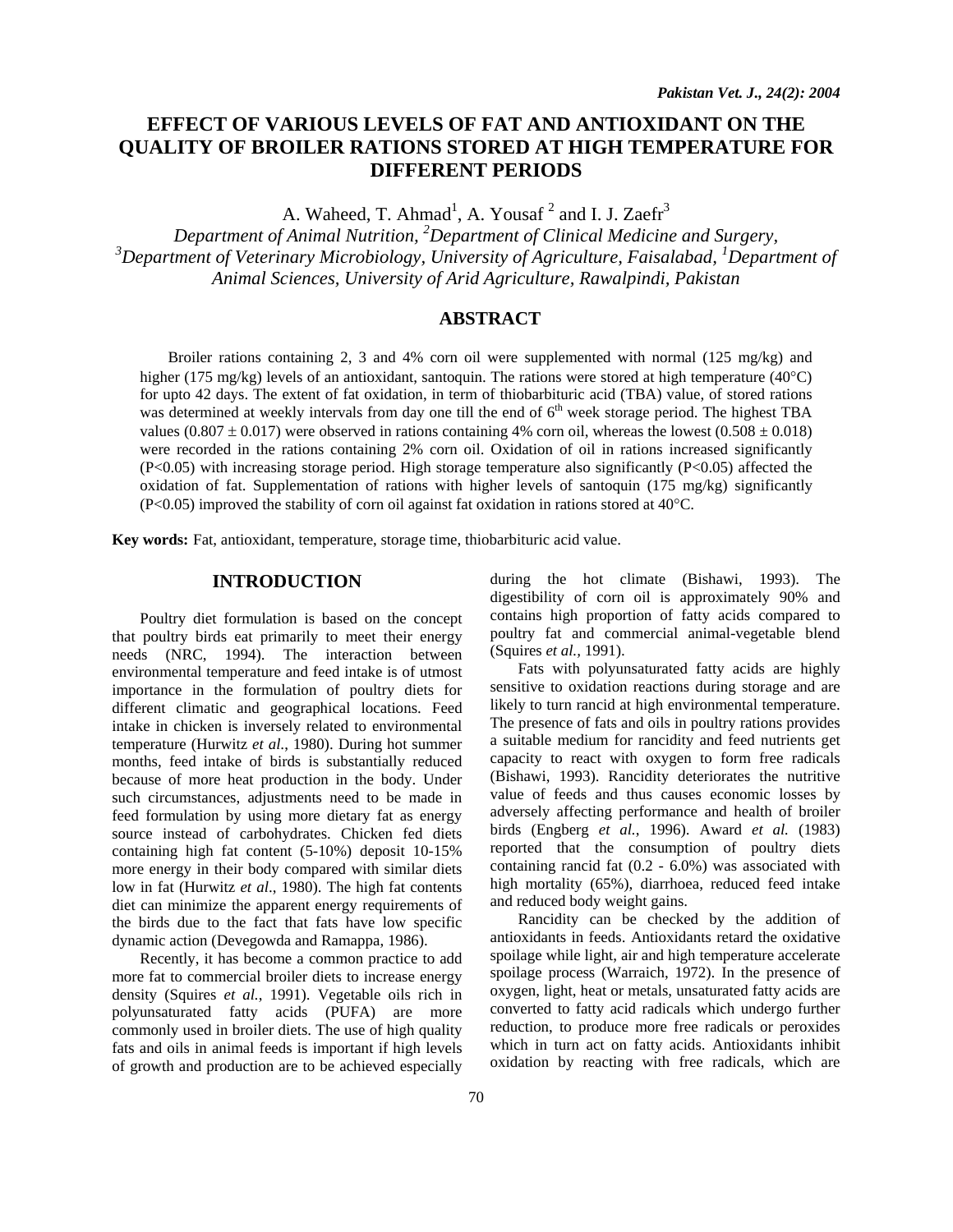formed early in oxidation process, blocking the formation of fatty acid radicals and terminate the chain reaction. The relative protective effect of 0.02% antioxidant against oxidative rancidity was found to be dependent on storage time (Chahine, 1978). However, with increasing amounts of antioxidants within a specific storage period, fat oxidation was less intensive in mixed poultry feeds. Increase in storage temperature increased the oxidation of vegetable oils (Villwock and Hartfiel, 1982). The oxidative rancidity leads to formation of malonaldehyde or derivatives of this compound. Malonaldehydes can be measured by thiobarbituric acid (TBA) test, using tetra ethoxy propane as standard (Sinnhuber and Yu, 1958).

The beneficial effects of Ethoxyquin (EQ) as antioxidant, delaying the oxidative rancidity, have been well documented (Franic, 1985). Santoquin (Ethoxyquin-1,2-dihydro-6-ethoxy-2,24-trimethyl-quinoline, a synthetic antioxidant approved for use in poultry feeds at 125 ppm, is a widely used feed grade antioxidant that can prevent the oxidation of lipids and lipid soluble components in the feed (Cable and Waldroup, 1988).

The present study was conducted to determine the optimum levels of antioxidant (Santoquin) in broiler diets containing high levels of added fat and stored under conditions similar to those found locally during hot environment.

#### **MATERIALS AND METHODS**

Three basal isocaloric and isonitrogenous broiler rations containing 2, 3 or 4 % corn oil were formulated (NRC, 1994) for broilers nutrient requirements. Each of these rations were supplemented with a normal (125 mg/kg) and a higher (175 mg/Kg) level of santoquin (Table 1).

Mixed rations were packed in 126 small bags of polythene, which is traditionally used for feed packing. These bags were then stored in a chamber fitted with a thermostatically controlled heater. The temperature of the chamber was fixed at 40°C. At the start of experiment, and thereafter at weekly intervals triplicate bags of each ration were drawn and analysed in duplicate for thiobarbituric acid (TBA) values as rancidity parameter (Pearson, 1976).

The data thus obtained were analysed by using analysis of variance technique in completely randomised design with 7x3x2 factorial arrangement. Means of significant results were compared by Duncan's Multiple Range test (Steel and Torrie, 1984).

#### **RESULTS AND DISCUSSION**

The results showed significant  $(p<0.05)$  effect of fat percent and storage time on TBA values of rations

stored at 40ºC (Table 2). An obvious difference was observed in TBA values of the rations containing different levels of fat at the start of the study, which indicates the presence of differential peroxides already present in the fat mixed with the feed. Due to that reason increased levels of fat ultimately resulted in higher TBA values in the feed with the passage of storage time.

TBA values of the feeds containing different levels of fat and supplemented with synthetic antioxidant (santoquin) were significantly affected by the storage time  $(p<0.05)$  at high temperature (Tables 2 and 3). TBA value was considerably less during first 7 days of storage but after that a pronounced increase was seen in TBA values with the passage of storage time and was maximum at 42 day of storage. Fat percent had a significant  $(p<0.05)$  effect on TBA values of the feed. Highest TBA values were found at 4 percent fat level. These results differ from the results of Ramzan (1993), who found an increase in TBA values with the increasing storage period but fat percent had a nonsignificant effect on TBA values. According to him, TBA values at 2% fat and 0, 75, 125 and 175 g/ton Endox were 8.868, 7.991, 7.882 and 7.90 for starter and 6.95, 6.281, 6.125 and 6.080 in finisher feeds after 40 day storage period, while at 4% fat level these values were 9.334, 8.213, 8.082 and 7.456 for starter and 7.459, 6.035, 6.483 and 6.457 respectively for finisher rations. These difference in TBA values might be due to the fat source used in the feeds. In the present study, corn oil was used that had a lower TBA value compared to other fat sources. Squires *et al.* (1991) reported that the corn oil had lowest value (0.43  $\pm$  0.06) in TBA test compared to poultry fat and commercial animal vegetable blend. However, rapid increase in TBA value in this study might be due to high storage temperature.

TBA values of the rations containing santoquin at the rate of 125 and 175 g/ton of feed was almost similar and minimum at the start of the experiment (Table 3). However, these values increased significantly  $(p<0.01)$ with the passage of storage time. The level of santoquin had a significant effect  $(p<0.05)$  on the TBA values of rations. The lower was the level of santoquin, the higher was the TBA value. The increase in TBA value of the feeds containing two levels of santoquin was less pronounced (p>0.05) till 7 days of storage but after that it started increasing at a significant rate. Mean TBA values showed increasing trend with the increase in storage time. The effect of increased santoquin level was not so pronounced to control the increasing TBA values with the passage of time which might be due to the effect of high storage temperature.

Mean TBA values of the feeds containing 2, 3 and 4% fat and santoquin at 125 and 175 g/ton feed have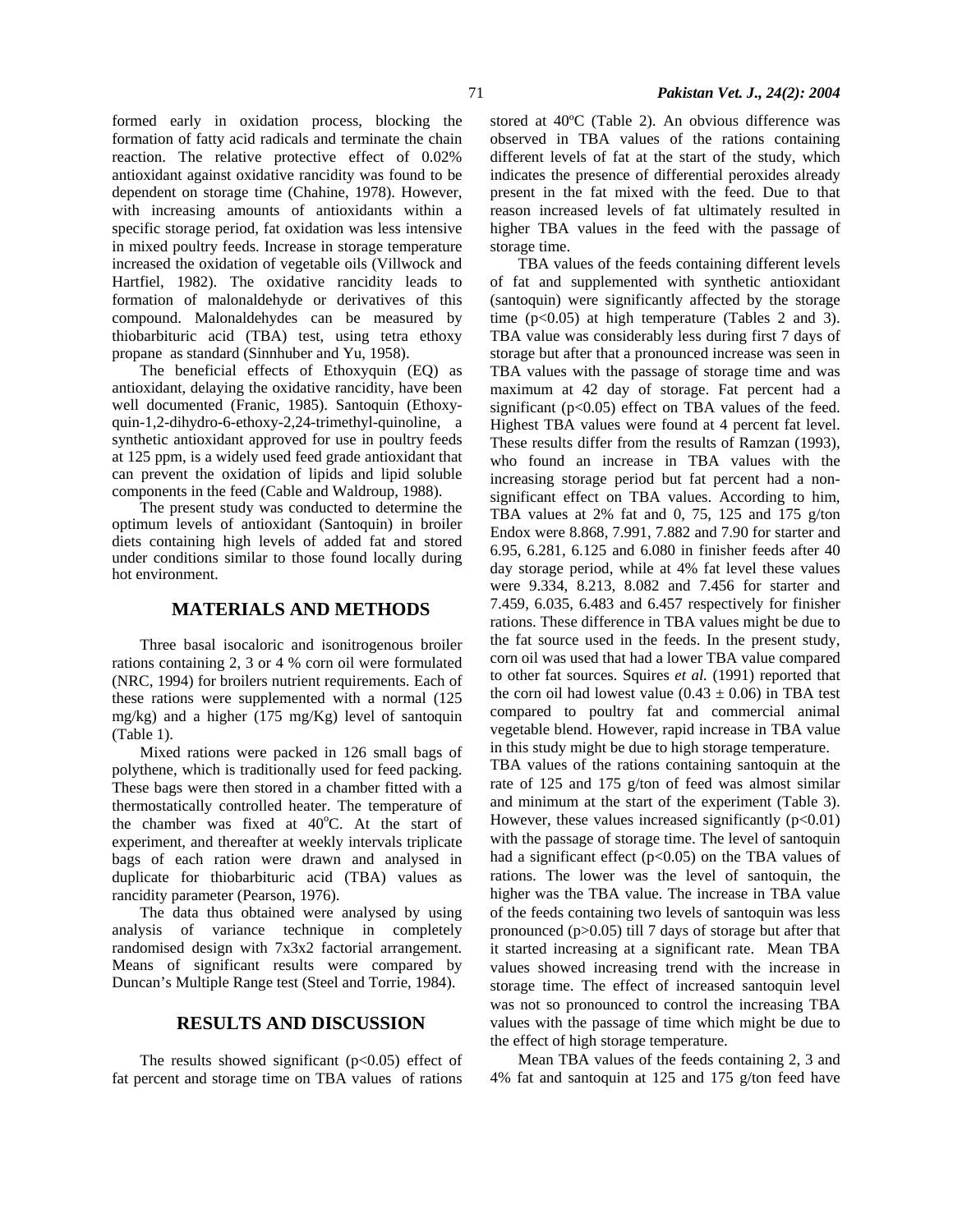|                                | Rations*        |                 |                           |                 |                 |                           |
|--------------------------------|-----------------|-----------------|---------------------------|-----------------|-----------------|---------------------------|
| Ingredients                    | AS <sub>1</sub> | AS <sub>2</sub> | BS <sub>1</sub>           | BS <sub>2</sub> | CS <sub>1</sub> | CS <sub>2</sub>           |
| Corn                           | 31              | 31              | 28                        | 28              | 25.5            | 25.5                      |
| Rice broken                    | 20              | 20              | 20                        | 20              | 20              | 20                        |
| Rice polish                    | 3               | 3               | $\ensuremath{\mathsf{3}}$ | 3               | 3               | $\ensuremath{\mathsf{3}}$ |
| Wheat bran                     | 0.5             | 0.5             | $\overline{2}$            | $\overline{2}$  | 3               | 3                         |
| Cottonseed meal                | 6               | 6               | $\,6$                     | 6               | 6               | $\,6$                     |
| Rapeseed meal                  | $\overline{2}$  | $\overline{2}$  | 3.5                       | 3.5             | 5               | 5                         |
| Corn gluten 60%                | 6               | 6               | 4                         | 4               | $\overline{2}$  | $\overline{c}$            |
| Soybean meal                   | 17              | 17              | 17                        | 17              | 17              | 17                        |
| Fish meal                      | 8               | 8               | 8                         | 8               | 8               | 8                         |
| <b>Blood meal</b>              | 1               | 1               | $\overline{2}$            | $\overline{2}$  | 3               | 3                         |
| Corn oil                       | $\overline{2}$  | $\overline{2}$  | 3                         | 3               | 4               | 4                         |
| Antioxidant (santoquin)        | 0.0125          | 0.0175          | 0.0125                    | 0.0175          | 0.0125          | 0.0175                    |
| Di-calcium phosphate           | 0.75            | 0.75            | 0.75                      | 0.75            | 0.75            | 0.75                      |
| Limestone                      | 1.25            | 1.25            | 1.25                      | 1.25            | 1.25            | 1.25                      |
| Molasses                       | 1               | 1               | 1                         | 1               | 1               | 1                         |
| Vitamin and mineral premix     | 0.5             | 0.5             | 0.5                       | 0.5             | 0.5             | 0.5                       |
| Nutrients (%)                  |                 |                 |                           |                 |                 |                           |
| Crude protein                  | 23.01           | 23.01           | 23.02                     | 23.02           | 22.99           | 22.99                     |
| Metabolizable energy (Kcal/kg) | 3003            | 3003            | 2998                      | 2998            | 3003            | 3003                      |
| Crude fiber                    | 3.8             | 3.8             | 4.0                       | 4.0             | 4.25            | 4.25                      |
| Calcium                        | 1.04            | 1.04            | 1.06                      | 1.06            | 1.08            | 1.08                      |
| Phosphorus                     | 0.48            | 0.48            | 0.48                      | 0.48            | 0.48            | 0.48                      |
| Lysine                         | 1.10            | 1.10            | 1.17                      | 1.17            | 1.23            | 1.23                      |
| Methionine                     | 0.65            | 0.65            | 0.61                      | 0.61            | 0.57            | 0.57                      |

## **Table 1: Composition of experimental rations (%)**

\*A, B and C denotes the level of corn oil as 2, 3 and 4% respectively, whereas  $S_1$  and  $S_2$  indicates the levels of antioxidant (Santoquin) as 125 and 175 mg/kg of the ration.

| Days of |                     | <b>Fat percentage</b> |                     |                                |
|---------|---------------------|-----------------------|---------------------|--------------------------------|
| storage | 2%                  | 3%                    | 4%                  | Mean                           |
| -0      | $0.371 \pm 0.006$   | $0.478 \pm 0.006$     | $0.638 \pm 0.007$   | $0.495 \pm 0.019$ <sup>t</sup> |
|         | $0.399 \pm 0.006$   | $0.499 \pm 0.005$     | $0.673 \pm 0.009$   | $0.523 \pm 0.020^{\dagger}$    |
| 14      | $0.437 \pm 0.006$   | $0.536 \pm 0.006$     | $0.731 \pm 0.016$   | $0.568 \pm 0.026^e$            |
| 21      | $0.502 \pm 0.010$   | $0.580 \pm 0.009$     | $0.736 \pm 0.062$   | $0.606 \pm 0.026^d$            |
| 28      | $0.571 \pm 0.010$   | $0.653 \pm 0.012$     | $0.840 \pm 0.018$   | $0.688 \pm 0.021^{\circ}$      |
| 35      | $0.624 \pm 0.007$   | $0.686 \pm 0.056$     | $0.867 \pm 0.011$   | $0.726 \pm 0.026^b$            |
| 42      | $0.690 \pm 0.008$   | $0.792 \pm 0.010$     | $0.913 \pm 0.008$   | $0.798 \pm 0.016^a$            |
| Mean    | $0.513 \pm 0.013^c$ | $0.603 \pm 0.014^b$   | $0.771 \pm 0.014^a$ | $0.629 \pm 0.010$              |

**Table 2: Average TBA values as affected by fat percentage and storage period** 

Means within a column or a row with different superscripts differ significantly (P<0.05).

been shown in Table 4. It is evident that santoquin level had a significant  $(p<0.05)$  effect on fat stability. The increase in TBA value of feed containing two levels of santoquin was however non significant ( $p<0.05$ ) at 2 and 3% fat levels. The most conspicuous effect of santoquin level was observed at 4% fat level, as the

lower was the santoquin level, the higher was the TBA value.

Average TBA value as influenced by santoquin (125 and 175 mg/kg.), storage time and high temperature was the minimum (0.495  $\pm$  0.018) at the start of the experiment. However, it started increasing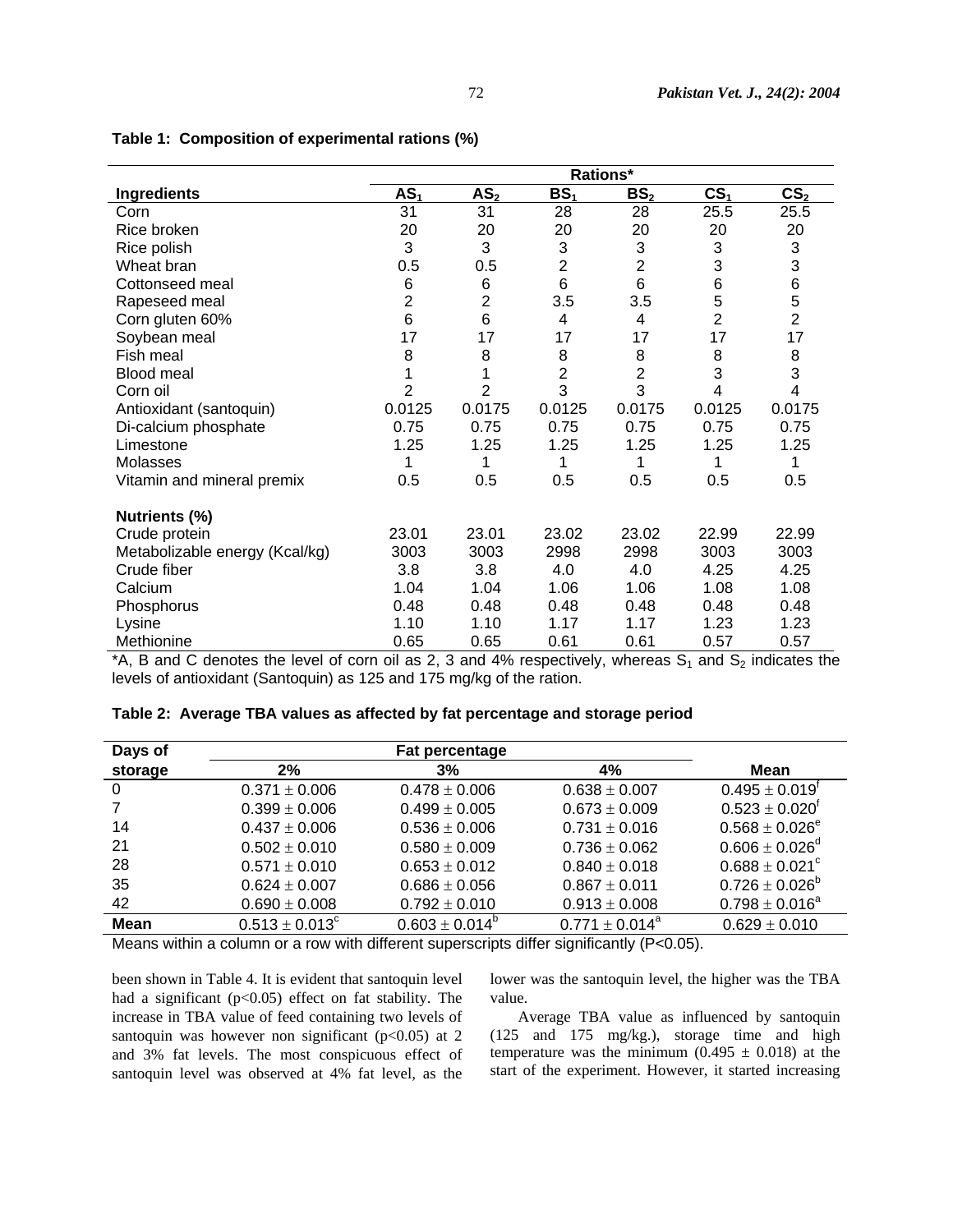(p>0.05) at a considerable rate with the passage of storage time. The increase in TBA value was less in case of feed containing 2% fat level. However, increase in TBA value was more pronounced in feeds containing the highest level of fat. The increase in TBA value was slow after first 7 days of storage, but afterwards the values started increasing at higher rate with the increase in storage time.

Increased TBA value in this study may be compared with the results of Trebusiewicz *et al.* (1980), who found that absorbency in TBA test increased from 0.095 to 0.36 and 0.39 in light and dark, and from 0.075 to 0.265 and 2.270 in starting and finisher rations. However, higher absorbency values may be due to fat source used or too much prolonged storage of feed. Desikacher (1977) reported that if freshly milled rice bran was not immediately defatted, there would be increased peroxides and TBA value within 2 or 3 weeks of storage. Villwock and Hartfiel (1982) also reported increased fat oxidation in terms of peroxide value with increasing length of storage and high temperature. TBA values of fish meal stored at high temperature increased significantly due to excessive moisture and prolonged storage (Franic, 1985).

both levels of santoquin with increasing fat percent and storage period. Ramzan (1993), also concluded that with increase in endox level, the TBA value decreased from 11.668 to 11.048, however, 75 and 125 g/ton endox level had similar effects on TBA value while 175 g/ton gave lower TBA values. The results of present the study are also in agreement with the results of Berg *et al.* (1990), who found that 0.01% level of antioxidant had significantly favorable effect on the TBA value for the starter rations at 2,4 and 6 weeks of storage. The finding of present study are also in accordance with the results of El-Lakany and March (1974), who found that 0.025 percent ethoxyquin stabilized the meal lipids against oxidative changes and malonaldehyde formation. Villwock and Hartfiel (1982) also reported that with increasing amount of antioxidants fat oxidation was less intensive in the mixed feeds. Ethoxyquin significantly improved the TBA values of liver lipids (Bartov and Bornstein, 1972). Travis and Pilbeam (1978) concluded that santoquin at the rate of 170 g/ton was effective antioxidant against oxidative rancidity and in the control of peroxide value from 7.36

**Table 3: Average TBA values as affected by santoquin level and storage period** 

| Days of     | Santoquin level (g/ton) |                     |                                |  |
|-------------|-------------------------|---------------------|--------------------------------|--|
| storage     | 125                     | 175                 | Mean                           |  |
| 0           | $0.502 \pm 0.027$       | $0.488 \pm 0.027$   | $0.495 \pm 0.019$ <sup>9</sup> |  |
|             | $0.531 \pm 0.029$       | $0.516 \pm 0.027$   | $0.524 \pm 0.020$ <sup>t</sup> |  |
| 14          | $0.580 \pm 0.034$       | $0.556 \pm 0.028$   | $0.568 \pm 0.021$ <sup>e</sup> |  |
| 21          | $0.647 \pm 0.036$       | $0.566 \pm 0.037$   | $0.606 \pm 0.026$ <sup>d</sup> |  |
| 28          | $0.703 \pm 0.034$       | $0.673 \pm 0.023$   | $0.688 \pm 0.020$ $\degree$    |  |
| 35          | $0.715 \pm 0.046$       | $0.737 \pm 0.023$   | $0.726 \pm 0.026$ <sup>b</sup> |  |
| 42          | $0.807 \pm 0.024$       | $0.790 \pm 0.022$   | $0.798 \pm 0.016$ <sup>a</sup> |  |
| <b>Mean</b> | $0.641 \pm 0.015$ b     | $0.618 \pm 0.014$ a | $0.629 \pm 0.010$              |  |
|             |                         |                     |                                |  |

Means within a column or a row with different superscripts differ significantly (P<0.05).

|  | Table 4: Average TBA values as affected by fat percentage and santoquin level |  |
|--|-------------------------------------------------------------------------------|--|
|  |                                                                               |  |

| <b>Santoquin level</b> | <b>Fat Percentage</b>          |                                |                           |                               |
|------------------------|--------------------------------|--------------------------------|---------------------------|-------------------------------|
| (g/ton)                |                                |                                |                           | Mean                          |
| 125                    | $0.519 \pm 0.018$ <sup>a</sup> | $0.596 + 0.021$ <sup>c</sup>   | $0.807 \pm 0.017^a$       | $0.64078 \pm 0.01532^{\circ}$ |
| 175                    | $0.508 \pm d0.018^{\circ}$     | $0.611 \pm 0.018$ <sup>c</sup> | $0.735 \pm 0.022^{\circ}$ | $0.61787 \pm 0.01387^{\circ}$ |
| Mean                   | $0.513 \pm 0.013^c$            | $0.603 \pm 0.014^{\circ}$      | $0.771 + 0.010^a$         | $0.62932 + 0.01034$           |
| .<br>.                 |                                | .                              |                           |                               |

Means within a column or a row with different superscripts differ significantly (P<0.05).

The results also revealed that santoquin level had a significant effect on fat stability in TBA test. Santoquin level at 2 and 3% fat had a non significant  $(p>0.05)$ effect but at 4% fat, level of santoquin had a significant effect. TBA values increased significantly  $(p<0.05)$  at

to 2.52 in control and santoquin group, respectively.

Pelevin and Novicov (1976) reported that santoquin was more active lipid antioxidant than diludin. Similarly, Cable and Waldroup (1989) reported that rancidity development in stored rice bran can be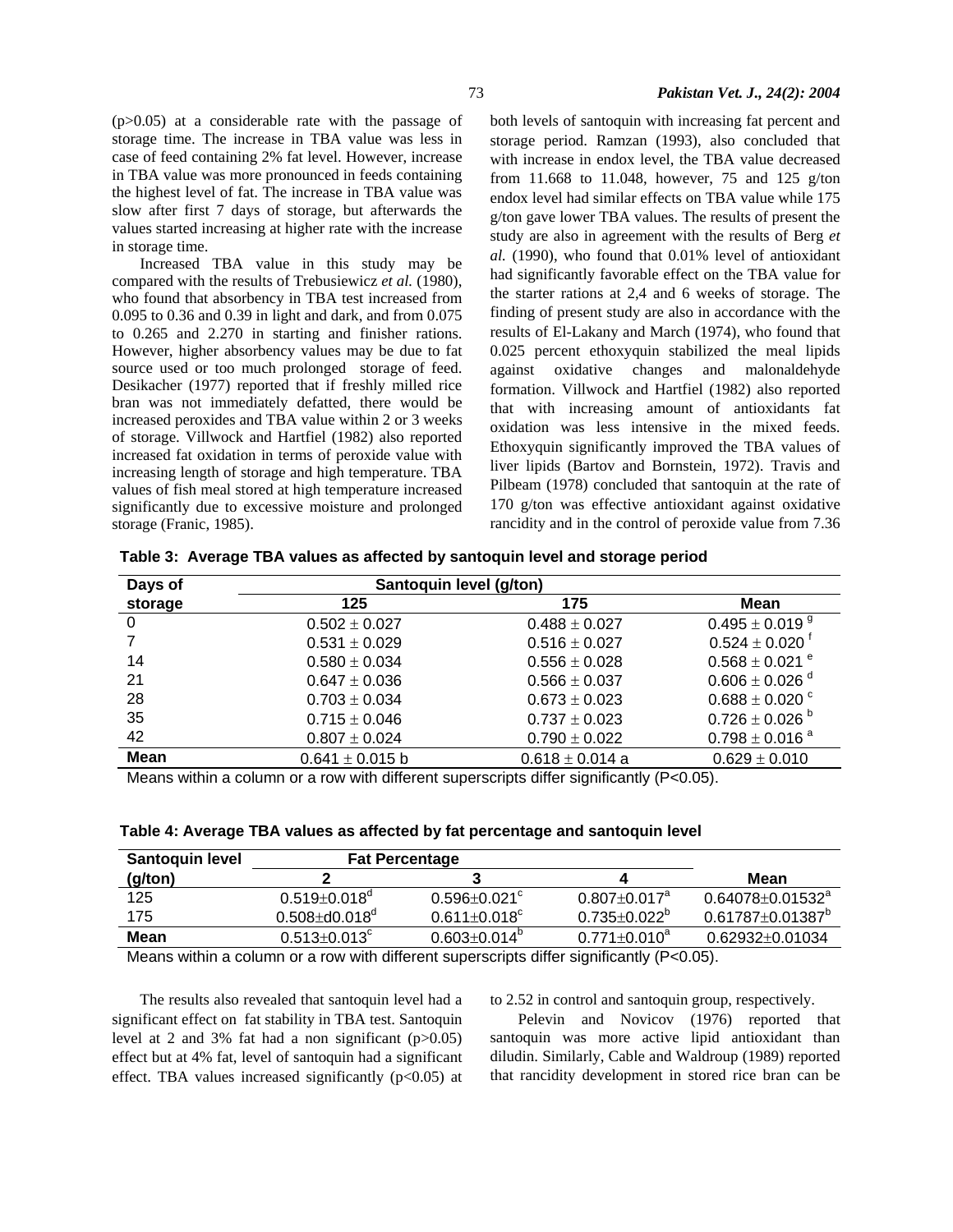slowed by the addition of ethoxyquin or EDTA or both. In the same lines Franic (1985) tested the effect of storage on fish meal for 4-10 months at different temperatures (18-40°C) TBA value increased from 10 to 15 during prolonged storage in feeds with and without antioxidants. Kntekhtsyan *et al.* (1985) reported that santoquin and propionic acid in grass meal stored for 8-10 months significantly decreased lipid peroxides compared to control. Bautista *et al.* (1992) reported non significant effect on TBA values in the feeds with and without antioxidants after 0, 30, 60 and 90 day storage but feed deteriorated significantly at 120th day storage. McGeachin *et al.* (1992) concluded that feed treated with Termox and santoquin had significantly lower lipid oxidation compared to control. Aziz (1997) also reported that santoquin was most effective antioxidant to control oxidation in rice polishing.

This study showed that rancidity (TBA) values significantly increased due to prolonged storage and inclusion of higher levels of fat. Santoquin level improved the stability of fat in feeds stored at high temperature. High temperature affected TBA values at an increasing rate with the passage of storage time.

## **REFERENCES**

- Award, Y. L., A. M. El-Baggouri and O. E. Mohamed, 1983. Deterioration of rancidity in practical poultry diets and related production problems. J. Egyptian Vet. Med. Assoc., 43: 401-404.
- Aziz, M. 1997 Effect of different antioxidants in rice polishing on the performance of broiler chicks. M.Sc Thesis. Dept. Animal Nutrition, College of Vet. Sci., Lahore. Univ. Agri., Faisalabad.
- Bartov, I. and S. Bornstein, 1972. Comparison of BHT and ethoxyquin as antioxidants in the nutrition of broilers. Poult. Sci., 51: 859-868.
- Bautista, M. N., P. F. Subosa and C. R. Lavila-Pitogo, 1992. Effects of antioxidants on feed quality and growth of penaeus monodon juveniles. J. Sci. Food and Agri., 60: 55-60.
- Berg, C.H.V., P.O. Ahovangninou and E.K. Deka, 1990. The effect of antioxidant and mould inhibitor on feed quality and performance of broilers under tropical conditions. Trop. Sci., 30: 5-13.
- Bishawi, K., 1993. Antioxidants in poultry feeds. Zootecnica International. July/August: 44-47.
- Cable, M. C. and P. W. Waldroup, 1988. Effect of ethoxyquin preservative and peroxide level on broiler performance. Poult. Sci., 67: 1725-1730.
- Cable, M. C. and P. W. Waldroup, 1989. Ethoxyquin and ethylenediaminetetraacetic acid for the

prevention of rancidity in rice bran stored at elevated temperature and humidity for various length of time. Poult. Sci., 68: 438-442.

- Chahine, M. H., 1978. Antioxidants to stabilise fish meal. Feedstuffs, 50: 28-29.
- Desikacher, H.S.R., 1977. Preservation of by-products of rice milling In: Proc. Rice By-products Utilization, Intl. Conf. Valencia, pages 1-32.
- Devegowda, G. and B. S. Ramappa, 1986. The extra caloric value of fat and high energy diets for poultry. Poult. Advisor, 19: 21-23.
- El-Lakany, S. and B. E. March, 1974. Chemical and nutritive changes in herring meal during storage at different temperatures with and without antioxidant treatment. J. Sci. Food and Agri., 75: 899-906.
- Engberg, R. M., C. Lauridsen, S. K. Jensen and K. Jakobseon, 1996. Inclusion of oxidised vegetable oil in broiler diets. Its influence on nutrient balance and on the antioxidant status of broiler. Poult. Sci., 75: 1003-1011.
- Franic, I., 1985. Control of rancidity developing in fish meals. Obiettivi e Documenti Veterinari. 6: 43-48 (Nutr. Abst. Rev., 56: 68, 1986).
- Hurwitz, S., M. Weiselberg, U. Eisner, I. Bartov, G. Riesenfeld, M. Sharvit, A. Niv and S. Bornstein, 1980. The energy requirements and performance of growing chickens and turkeys as affected by environmental temperature. Poult. Sci., 59: 2290- 2299.
- Kntekhtsyan, A.A., L. Y. Davidchik and V. A. Pleshko, 1985. Use of a mixture of santoquin and propionic acid in stabilizing carotene in grass meal. Khimiya v Selskom Khozyaistive. 23: 30-32 (Nutr. Abst. Rev., 55: 5459, 1985).
- McGeachin, R. B., L. J. Srinivasan and C. A. Bailey, 1992. Comparison of the effectiveness of the two antioxidants in the broiler type diet. J. Appl. Poult. Res., 1: 355-359 (Nutr. Abst. Rev., 63: 492, 1993).
- NRC, 1994. Nutrient requirement of poultry. National Research Council. National Academy Press, Washington.
- Pearson, D., 1976. The Chemical Analysis of Foods.  $7<sup>th</sup>$ Ed. Churchill Living stone, New York USA.
- Pelevin, A. and S. S. Novicov, 1976. Stabilisation of concentrate mixtures for broilers. Khimiya a sel'skom Khozyaistve, 14: 69-71 (Nutr. Abst. Rev., 47: 2455, 1977).
- Ramzan, M., 1993. Effect of different levels of endox and fat on the quality of stored feed and performance of broiler chicks. M.Sc Thesis. Dept. Animal Nutrition. Univ. Agri., Faisalabad, Pakistan.